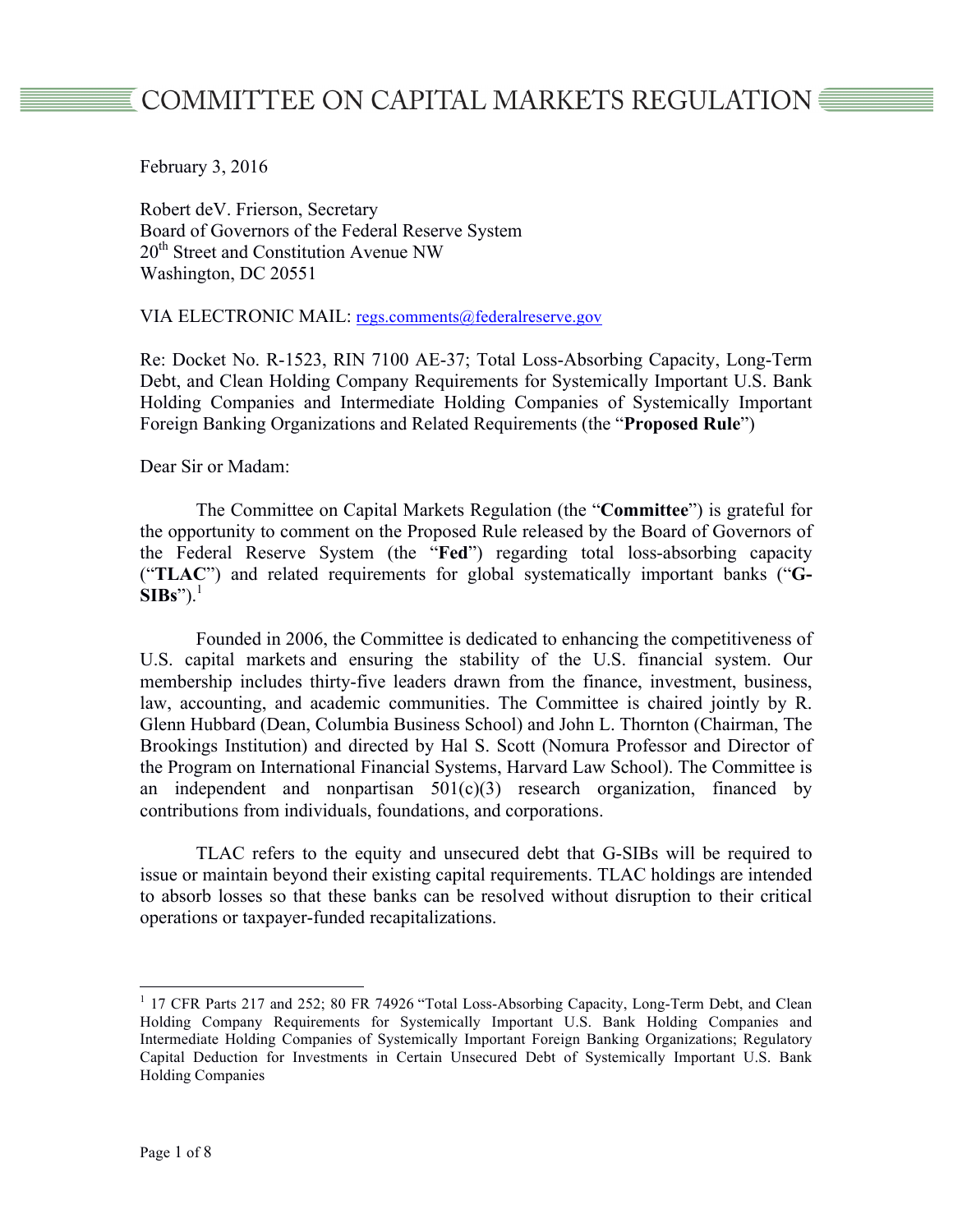The Federal Deposit Insurance Corporation ("**FDIC**") has indicated that its preferred resolution strategy for G-SIBs is a Single Point of Entry ("**SPOE**") recapitalization under Title II of the Dodd-Frank Wall Street Reform and Consumer Protection Act (the "**Dodd-Frank Act**") In an SPOE recapitalization, the FDIC is appointed as receiver to a G-SIB's top-tier U.S. holding company, which is placed into a temporary "bridge" financial company. The "bridge" company is then capitalized through the conversion of existing equity and debt into new equity. Accordingly, capitalization of the bridge company requires access to sufficient loss-absorbing instruments (i.e., the equity and unsecured liabilities that are "bailed in") at the parent level. This resolution structure is designed to facilitate the recapitalization of the bank's subsidiaries without interruption to their operations. To recapitalize the operating subsidiaries, loans from the parent to the subsidiaries may be forgiven, or assets may be transferred from the parent to the subsidiaries.

## *Summary of the Proposed Rule*

As currently drafted, the Proposed Rule requires the top-tier U.S. holding company of a G-SIB to maintain minimum levels of TLAC and long-term unsecured debt ("**LTD**"), along with a related buffer. The minimum levels of TLAC and LTD required for a certain entity generally increase as that entity's risk-weighted assets ("**RWA**") and total leverage exposure increase. The Proposed Rule effectively requires covered entities to hold TLAC in an amount greater than 20.5% of their RWA.

Importantly, the Proposed Rule also requires G-SIBs to hold roughly half of their TLAC in the form of LTD, not equity. Eligible LTD must also have certain features: it must be unsecured, governed by U.S. law, and "plain vanilla," meaning that it lacks certain qualities the Fed deems "exotic."2 For example, structured notes are not eligible to be LTD. In general, U.S. top-tier bank holding companies ("**covered BHCs**") must issue their TLAC and LTD to third-party investors, while foreign banks' top-tier U.S. intermediate holding companies ("**covered IHCs**") must issue theirs internally (i.e., within the company). $3$ 

The Proposed Rule also contains a "clean holding company" requirement that substantially limits covered BHCs' permitted liabilities. Under this provision, covered BHCs are prohibited from issuing short-term debt (e.g. deposits) to third-parties.<sup>4</sup> A covered BHC's non-contingent liabilities to third parties (such as obligations to employees) are also capped at  $5\%$  of its TLAC.<sup>5</sup> This rule is grounded in the idea that "certain financial arrangements… could impede an entity's orderly resolution."<sup>6</sup>

Finally, banking organizations (including BHCs, state member banks, all IHCs and large savings and loan holding companies) must make a regulatory capital deduction

<sup>&</sup>lt;sup>2</sup> 80 FR 74929; 74935.

 $3$  See 80 FR 74928-74930.

<sup>4</sup> 80 FR 74930.

 $<sup>5</sup>$  Id.</sup>

 $6$  80 FR 74930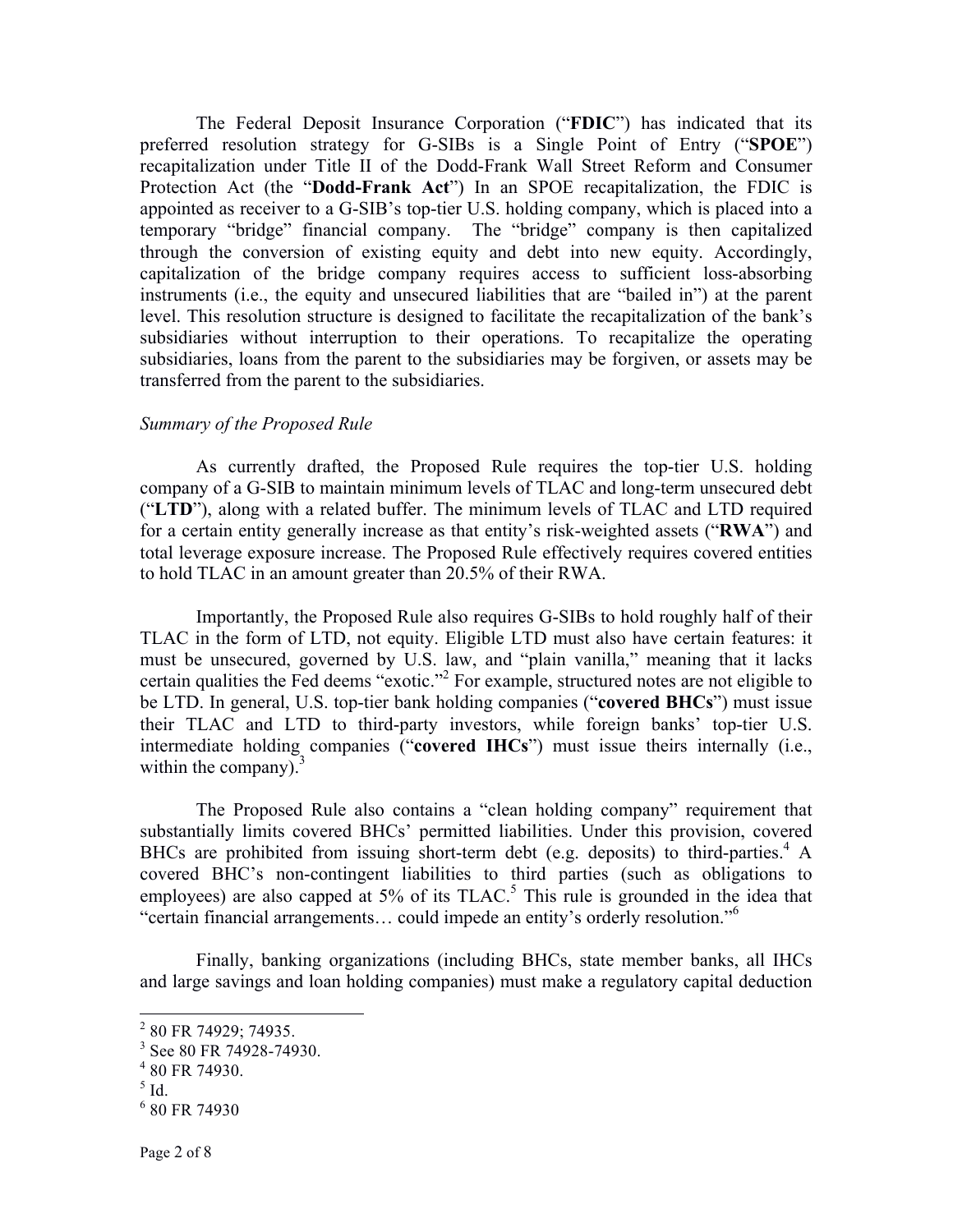for investments in unsecured debt issued by covered BHCs.<sup>7</sup> Holdings that arise out of market-making activities are *not* exempt from this requirement.

## *Summary of Our Concerns with the Proposed Rule*

The Committee supports the Fed's stated goal of improving the resolvability and resiliency of G-SIBs and generally endorses the TLAC approach.<sup>8</sup> In general, we believe that the Fed should seek to conform its final rule to the international standard for TLAC issued by the Financial Stability Board ("**FSB**"). In addition, we have four specific concerns with the Proposed Rule.

First, we are concerned that the Proposed Rule establishes an onerous minimum TLAC requirement that lacks empirical support and will impede economic growth. In particular, we question the Fed's decision to impose even stricter TLAC requirements than those set forth in the FSB's international standard. <sup>9</sup> As discussed in our comment letter regarding that proposal, we find the FSB's minimum TLAC standard to exceed the level that empirical data demonstrates to be appropriate.<sup>10</sup>

Second, we question the rationale and practicability of the Proposed Rule's discrete long-term debt requirement. We are especially wary of the Fed's extensive list of qualifications that debt must meet in order to be "eligible" LTD. On their face, certain of these requirements would disqualify a substantial amount of covered entities' outstanding debt issues from LTD eligibility, making compliance especially complex and costly. For example, LTD cannot contain acceleration clauses other than for payment default or insolvency, but the majority of G-SIBs' existing debt contains a clause that permits accelerated payment due to a breach of certain covenants. We recommend that, at a minimum, the Fed grandfather outstanding LTD that is otherwise capable of absorbing losses in the final rule.

Third, we are concerned that the Proposed Rule's "clean holding company" requirement is unnecessarily restrictive and could prevent covered BHCs from obtaining liquidity via temporary secured lending. We recommend that the final rule clarify that covered BHCs may obtain such loans.

Fourth, we believe that the mandatory regulatory capital deduction for holdings of covered BHCs' unsecured debt could decrease the liquidity of LTD and other TLAC

 <sup>7</sup> 80 FR 74930; Cleary Gottlieb Steen & Hamilton LLP, *The Federal Reserve Proposes TLAC and Related Requirements for U.S. G-SIBs and U.S. Intermediate Holding Companies of Foreign G-SIBs*, 1 (October 31, 2015).

<sup>8</sup> 80 FR 74928

<sup>&</sup>lt;sup>9</sup>Financial Stability Board, Total Loss-absorbing Capacity (TLAC) Term Sheet, Nov. 9, 2015. http://www.fsb.org/wp-content/uploads/TLAC-Principles-and-Term-Sheet-for-publication-final.pdf

<sup>&</sup>lt;sup>10</sup> See Letter from Committee on Capital Markets Regulation to Secretariat of the Financial Stability Board Re: "Adequacy of loss-absorbing capacity of global systemically important banks in resolution" (February 2, 2015) (*hereinafter,* "CCMR Letter"), available at: http://www.fsb.org/wp-content/uploads/Committee-on-Capital-Markets-Regulation-on-TLAC.pdf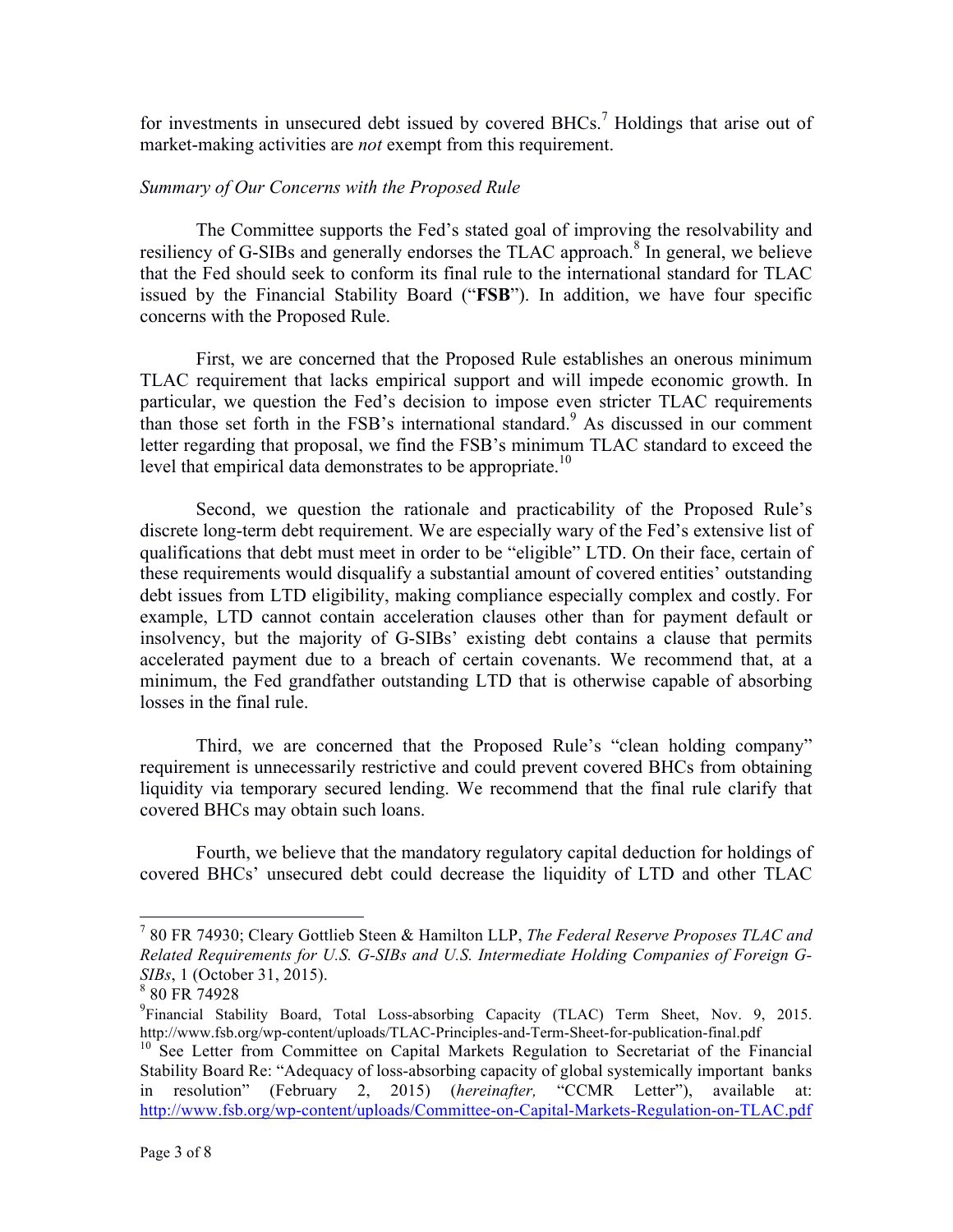instruments. If implemented, the rule will discourage banking organizations, including those that act as market makers, from transacting in TLAC instruments. We recommend that the final rule include an explicit market making exemption from the regulatory capital deduction.

# *The Proposed Rule is Stricter than the FSB Standard and Risks Impeding Economic Growth*

The Proposed Rule builds on the international TLAC principles and term sheet issued by the FSB. As discussed in our comment letter regarding the FSB's original proposal, we believe that the minimum TLAC levels prescribed in the international standard are excessive and unsupported by empirical data. <sup>11</sup> Indeed, the Committee's empirical analysis found the FSB's TLAC levels to be 3.5 to 4.5 times the level of estimated capital diminution in a "severely adverse scenario" according to the Fed's stress test. $12$ 

The Proposed Rule goes even further than the FSB standard in several respects. First, the effective TLAC calibration is higher under the Fed proposal. The Proposed Rule effectively requires covered entities to hold TLAC in an amount greater than 20.5% of their RWA, while the FSB standard requires roughly 18% of RWA.

The Fed proposal also requires institutions to hold roughly half of their TLAC as LTD, while the FSB standard includes only an "expectation" that covered entities will maintain 33% or more of their TLAC in the form of debt liabilities.<sup>13</sup> This heightened LTD requirement is likely to increase the industry gap to implementation.<sup>14</sup> In addition, the Proposed Rule's "clean holding company" requirement imposes severe restrictions on the liabilities that covered holding companies can incur, while the FSB standard lacks a parallel provision.

The Fed's estimated U.S. G-SIB shortfall for its TLAC and LTD requirements is roughly \$120 billion and the increased annual cost of funding for U.S. G-SIBs is estimated to range from  $$680$  million to  $$1.5$  billion.<sup>15</sup> Importantly, the Fed's analysis likely underestimates the costs because it assumes that G-SIBs' outstanding debt with the "primary attributes" of LTD will be "eligible" LTD under the rule.<sup>16</sup> In fact, much of the outstanding G-SIB LTD would not constitute "eligible" LTD, as further explained below.

 $11$  Id.

 $12$  Id.

<sup>&</sup>lt;sup>13</sup> Financial Stability Board, Total Loss-absorbing Capacity (TLAC) Term Sheet sec. 6, Nov. 9, 2015.

<sup>14</sup> See, e.g., Sullivan & Cromwell LLP *Loss Absorbency Requirements…* (November 4, 2015). https://www.sullcrom.com/loss-absorbency-requirements

 $\frac{15}{15}$  80 FR 74938-74939.

<sup>&</sup>lt;sup>16</sup> See 80 FR 74938; Davis Polk & Wardwell LLP "Federal Reserve's Proposed Rule on Total Loss-Absorbing Capacity and Eligible Long-Term Debt" (November 10, 2015) at 20 (*hereinafter,*  "DPW").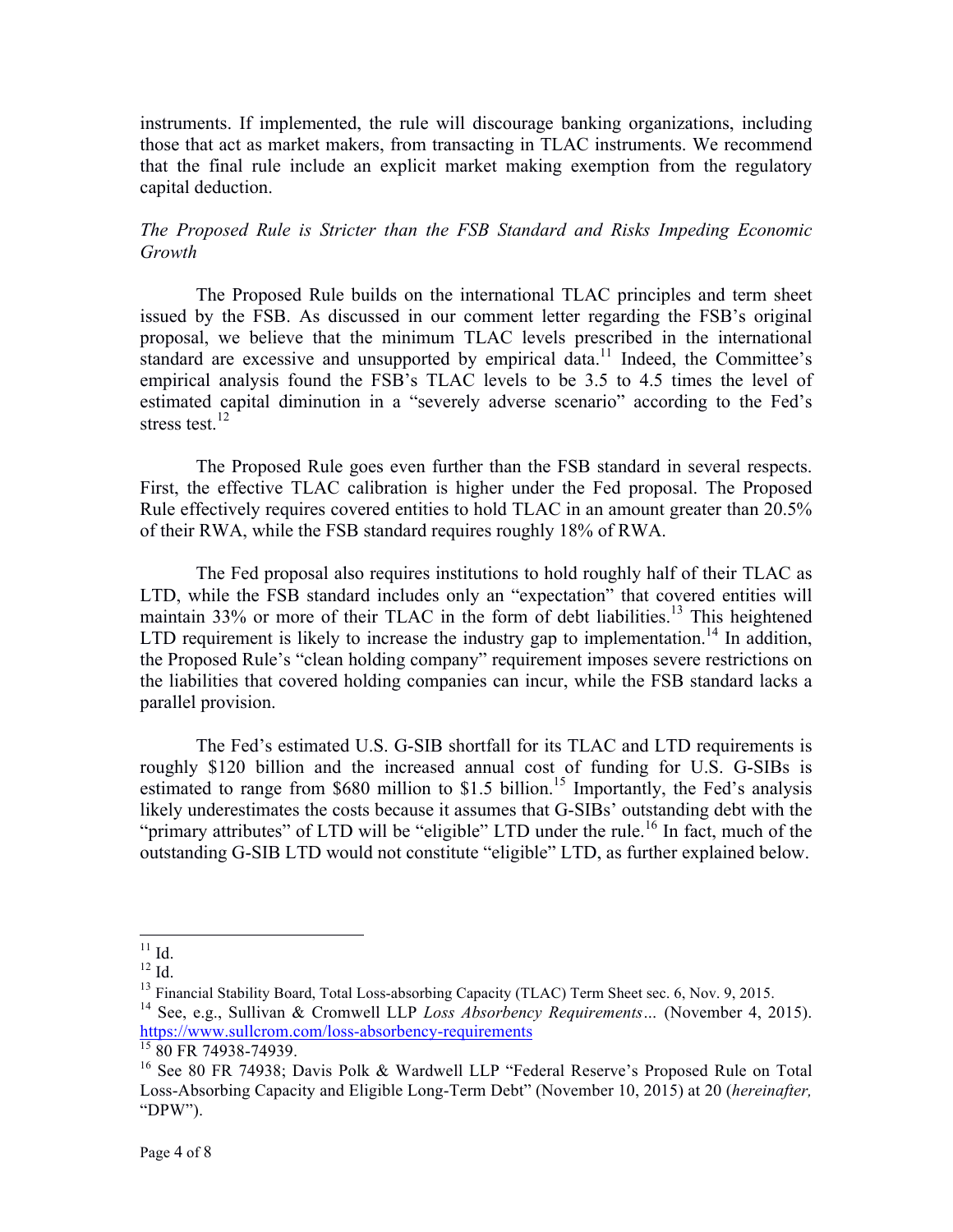In drafting even stricter TLAC requirements than those prescribed by the FSB, the Fed risks impeding economic growth. Requiring G-SIBs to issue large amounts of LTD and other TLAC instruments will increase the cost of capital for banking organizations.<sup>17</sup> Such costs are likely to be passed onto bank customers. The cumulative effect of these requirements is likely to be a widespread increase in the cost of capital, with its concomitant risks to economic growth.

# *The LTD Requirement Contains Overly-Restrictive Eligibility Criteria and Lacks a Sound Policy Rationale*

The Proposed Rule's LTD requirement is severe not only in its calibration, but in its particularity regarding the characteristics of "eligible" debt. The specificity of qualifications for debt eligibility limits G-SIBs' options as to how they will comply with the rule; it also limits the universe of outstanding issues that constitute eligible LTD. By disqualifying LTD that is otherwise capable of absorbing losses, the Proposed Rule runs counter to the goal of improving the resiliency of G-SIBs.

One significant eligibility criterion is that the debt instruments may not contain provisions that give the holder the right to accelerate payment, except in certain limited circumstances.<sup>18</sup> The Proposed Rule would allow certain types of acceleration clauses, such as those for payment default, in part because they are a "standard feature of senior debt instruments, such that a prohibition on such rights could be unduly disruptive to the potential market for…LTD."<sup>19</sup> However, other acceleration clauses, like those permitting acceleration upon the breach of certain covenants, are also common in the terms of outstanding long-term debt issued by covered BHCs and covered IHCs, but are nevertheless ineligible as LTD under the Proposed Rule. <sup>20</sup> To avoid disruption to the potential LTD market, the Fed should, at a minimum, grandfather existing long-term debt issued by G-SIBs that contain standard acceleration clauses.

The Proposed Rule also bans structured notes from eligibility as LTD. This prohibition would exclude from LTD debt instruments that feature an embedded derivative component linked to equities, commodities or other assets or entities. As a result, roughly \$90 billion of outstanding structured notes issued by the G-SIBs would not be eligible as LTD. Structured notes are deemed ineligible "because they contain features that could make their valuation uncertain, volatile, or unduly complex, and

<sup>&</sup>lt;sup>17</sup> See, e.g., CCMR Letter at 5.

<sup>&</sup>lt;sup>18</sup> 80 FR 74935. Acceleration clauses that are exercisable at a fixed date or in the event of insolvency or payment default are permissible in eligible *external* LTD. Eligible *internal* LTD (i.e., LTD issued by covered IHCs) contains no such exceptions from the prohibition on acceleration clauses.

 $19$  80 FR 74936.

<sup>20</sup> See, e.g., CGSH at 1; Davis Polk & Wardwell LLP "Federal Reserve's Proposed Rule on Total Loss-Absorbing Capacity and Eligible Long-Term Debt" (November 10, 2015) at 20 (*hereinafter,*  "DPW").

http://www.davispolk.com/sites/default/files/2015\_11\_10\_Federal\_Reserves\_Proposed\_Rule\_on TLAC\_and\_Eligible\_LTD.PDF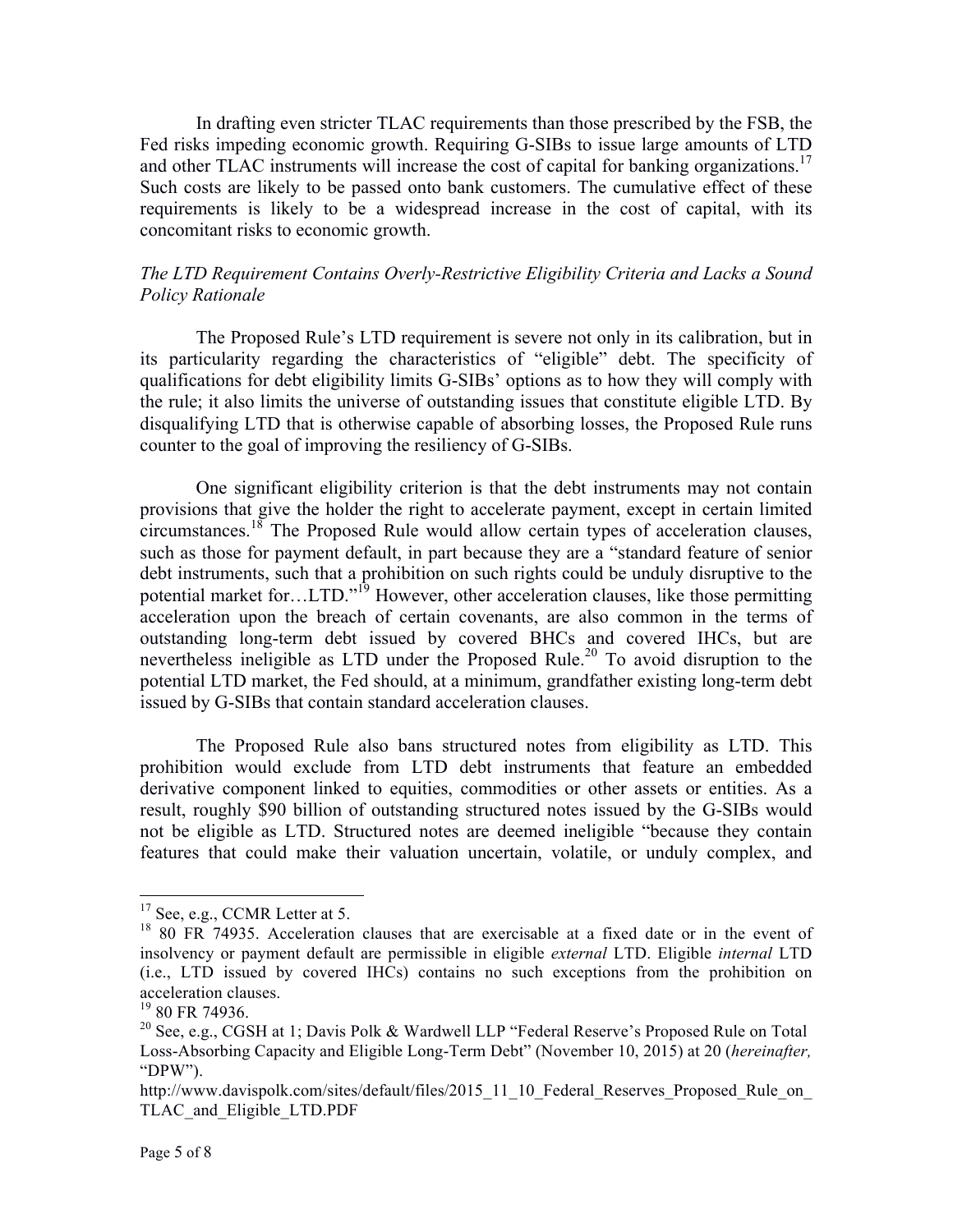because they are typically customer liabilities (as opposed to investor liabilities).<sup> $21$ </sup> We question the extent to which these generalizations actually hold true for the large universe of securities that would be excluded under this prohibition.

Another noteworthy requirement is that LTD securities must be governed by U.S. law. This qualification applies not only to external LTD issued by domestic bank holding companies, but also to internal LTD issued by covered IHCs to parent foreign entities within their banking organization.<sup>22</sup> The requirement seeks to minimize the risk of legal challenge during U.S. insolvency proceedings and "to clarify that the conversion, exchange, and cancellation provisions of these instruments… are enforceable under U.S. law."  $23$  We do not believe that the unproven benefits of such protections justify the exclusion of existing foreign law LTD—at a minimum, outstanding issues should be grandfathered to eligibility.

In addition, debt with a remaining maturity of between one and two years is subject to a 50% haircut for purposes of satisfying LTD requirements.<sup>24</sup> This provision is aimed at "protect[ing]… loss-absorbing capacity against a run-off period in excess of one year."<sup>25</sup> Its rationale is therefore rooted in the assumption that a covered entity undergoing financial stress would be out of the capital markets for up to two years or more—this assumption is, in our view, unfounded. In addition, the haircut approach lacks empirical support and is more onerous than the FSB standard. We therefore recommend that otherwise eligible LTD with an outstanding maturity of over one year count at full value towards the LTD requirement.

The Fed states that the discrete LTD requirement is justified because "unlike existing equity, LTD can be used as a fresh source of capital subsequent to failure."<sup>26</sup> They contend that LTD provides a "known and observable quantity of loss-absorbing capacity" that "would not be at substantial risk of volatility or depletion before… resolution."<sup>27</sup> This theory is intuitively attractive, but untested. If an organization's capital holdings have been so depleted as to implicate resolution, the character of the securities is of marginal import—both equity and debt can absorb losses. In reality, a costly LTD requirement separate from the TLAC requirements is unlikely to meaningfully improve the safety of the financial system.

#### *The Clean Holding Company Requirement Unduly Limits non-TLAC Liabilities*

The "clean holding company" proposal severely limits the ability of covered entities to incur non-TLAC liabilities. Covered BHCs and covered IHCs will be forced to

 $2180$  FR 74935.

 $22$  80 FR 74929.

<sup>&</sup>lt;sup>23</sup> 80 FR 74937: 74942.

 $24$  80 FR 74929; 74934. Debt with a remaining maturity of less than one year is ineligible as LTD. *Id.* <br><sup>25</sup> See 80 FR 74936-37.

<sup>26</sup> 80 FR 74931.

 $27$  Id.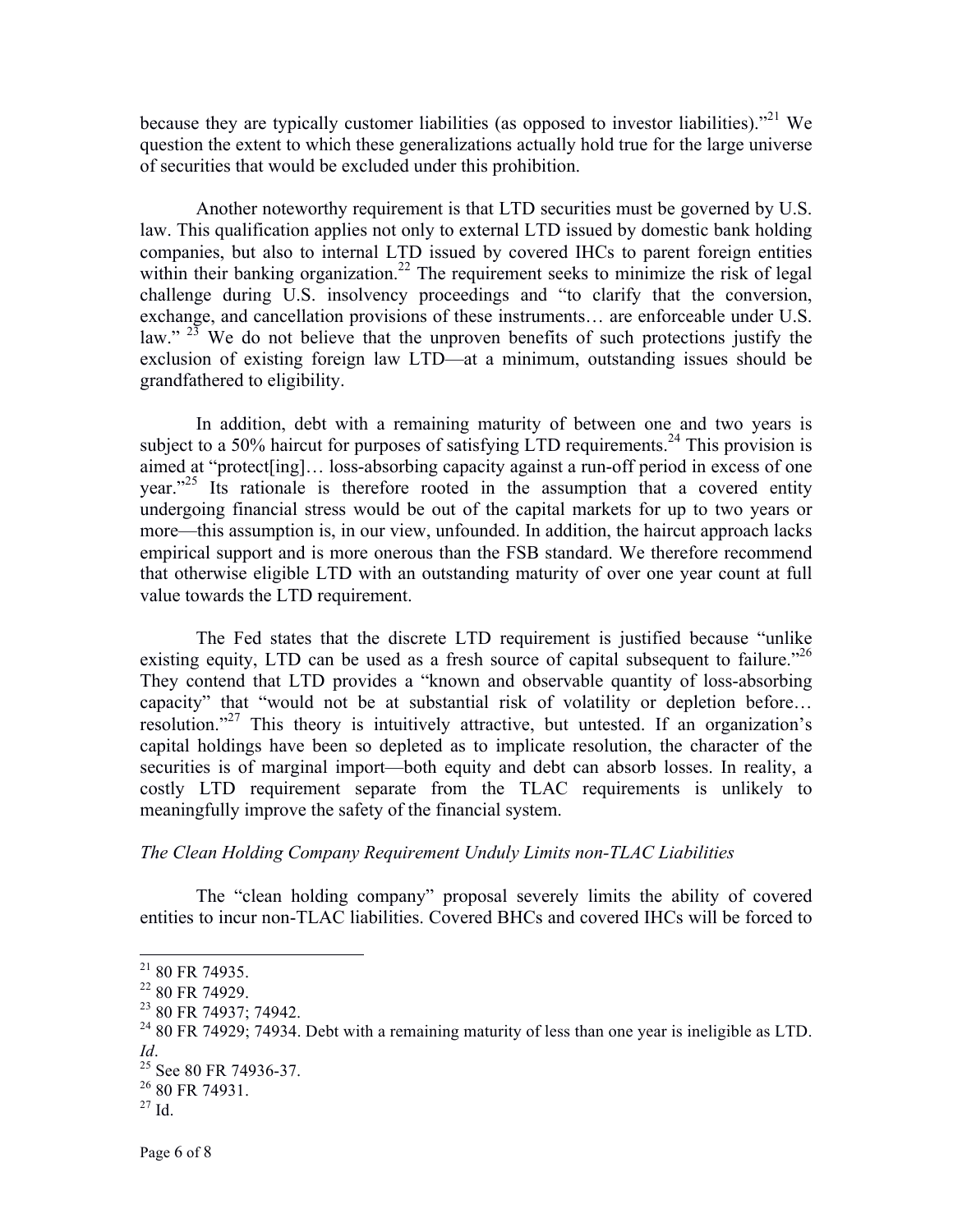rearrange their capital structures and even their operational strategies in order to comply with these requirements. For example, the proposed 5% cap on non-TLAC/non-LTD liabilities will limit the holding companies' capacity to incur operational liabilities (e.g., rent, utilities, and obligations to employees) as well as non-contractual liabilities, including those that are difficult to control, such as court judgments.<sup>28</sup>

More importantly, the current text of the clean holding company proposal would seem to bar covered BHCs from obtaining liquidity via temporary secured lending.<sup>29</sup> We assume this result is unintended, particularly given the crucial role that liquidity provided by a lender of last resort plays in the resolution context. The Fed should clarify that the clean holding company provision has no effect on existing law regarding banks' access to liquidity during periods of financial stress.

## *The Regulatory Capital Deduction Will Breed Illiquidity of TLAC Instruments*

The Proposed Rule requires BHCs, state member banks, all IHCs and large savings and loan holding companies<sup>30</sup> to make a regulatory capital deduction for any investments in unsecured debt issued by covered BHCs.<sup>31</sup> Holdings associated with market making activities are *not* exempt from this provision. As a result, these institutions will be deterred from absorbing the new debt issuances required by the Proposed Rule. The provision will inevitably reduce the liquidity of LTD and other TLAC instruments, making them more costly to issue and trade. These costs are likely to be passed onto consumers and impact the "real" economy. For example, bank customers across industries will be subject to increased borrowing costs. We recommend that the final rule include an express market making exemption from the regulatory capital deduction as it is a point well established that market making services and the immediate absorption of supply and demand imbalances are an essential component of a liquid market.<sup>32</sup>

In conclusion, the Committee generally supports the TLAC approach to improving the resolvability and resiliency of G-SIBs. We believe that, if the final rule addresses the above concerns and generally conforms to the global TLAC standards, it will be an important step toward improving the safety of our financial system.

 <sup>28</sup> 80 FR 74947.

 $^{29}$  DPW at 17.

 $30$  The organizations subject to the regulatory capital deduction constitute all organizations subject to the Fed's regulatory purview.

<sup>31</sup> 80 FR 74930; Cleary Gottlieb Steen & Hamilton LLP, *The Federal Reserve Proposes TLAC and Related Requirements for U.S. G-SIBs and U.S. Intermediate Holding Companies of Foreign G-SIBs*, 1 (October 31, 2015).

 $32$  Secretary General of the Financial Stability Board, Svein Andersen has acknowledged recent market liquidity distortion as evidenced by smaller lot sizes and longer trading times out of large positions. While such distortions cannot necessarily be traded to any one particular regulatory reform, the FSB remains fearful that market participants might seize up when participants really need to trade: "It is a problem that regulatory authorities and the industry have to confront… Survey evidence shows the sum of what industry participants expect to be able to sell greatly exceeds the capacity of these markets to trade through." *Risk Article as of 2 Feb 2016*.